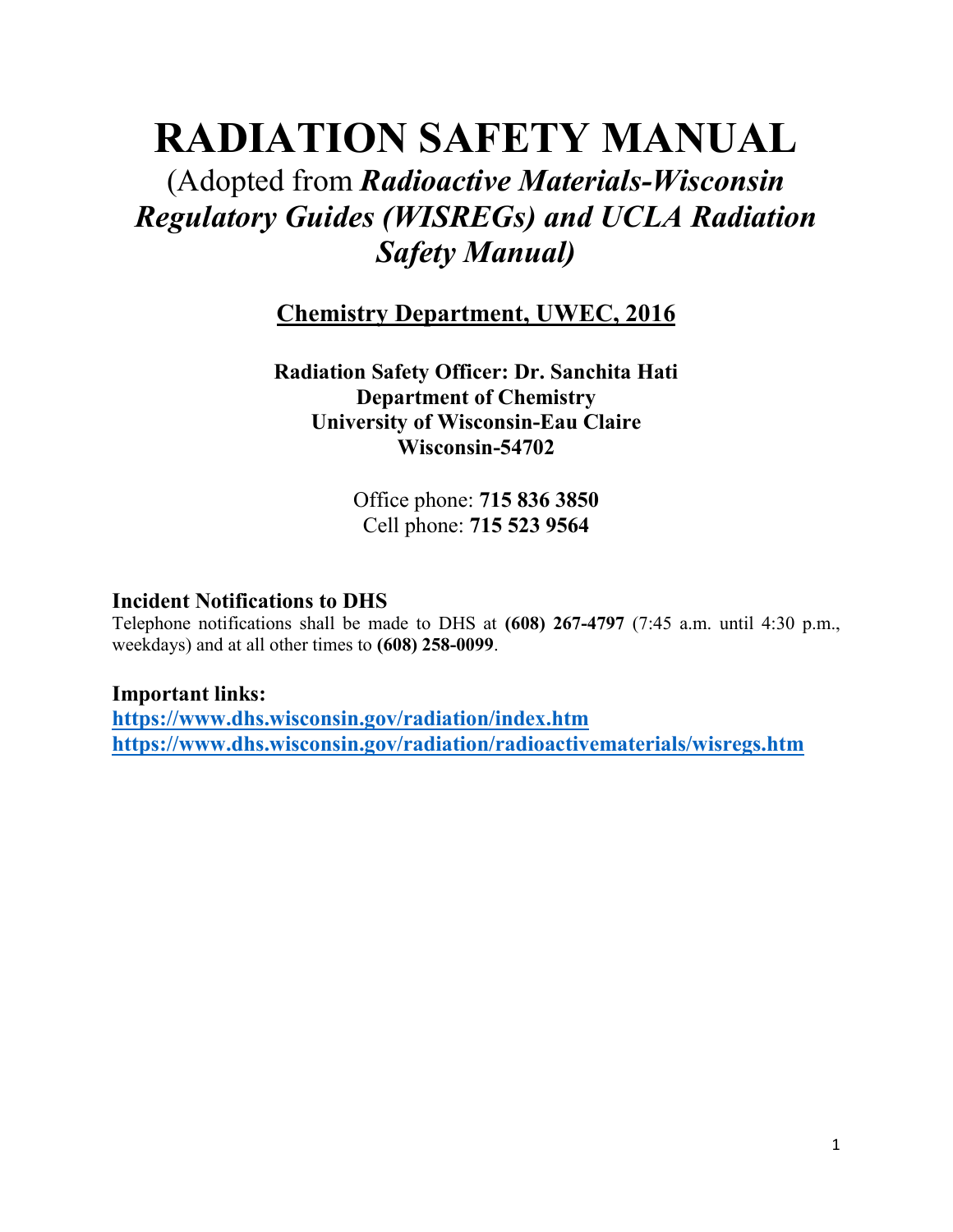#### **TABLE OF CONTENTS**

| <b>I. PORPOSE OF THE PLAN</b>                               | P <sub>3</sub> |
|-------------------------------------------------------------|----------------|
| <b>II. RESPONSIBLE USERS</b>                                | <b>P3</b>      |
| <b>III. RADIOACTIVE MATERIALS PERMITS</b>                   | <b>P4</b>      |
| <b>IV. PERSONNEL TRAINING</b>                               | <b>P5</b>      |
| V. PROTECTION AGAINST RADIATION EXPOSURE                    | <b>P5</b>      |
| <b>VI. LABORATORY GUIDELINES</b>                            | <b>P6</b>      |
| VII. GUIDELINES FOR THE USE OF RADIATION DETECTORS          | <b>P6</b>      |
| <b>VIII. HANDLING OF RADIOACTIVE WASTE</b>                  | P7             |
| IX. PERSONNEL RADIATION MONITORING                          | P <sub>9</sub> |
| X. STANDARD GUIDANCE FOR WORKING WITH RADIOACTIVE MATERIALS | <b>P10</b>     |
| XI. RADIATION SAFETY TRAINING                               | <b>P12</b>     |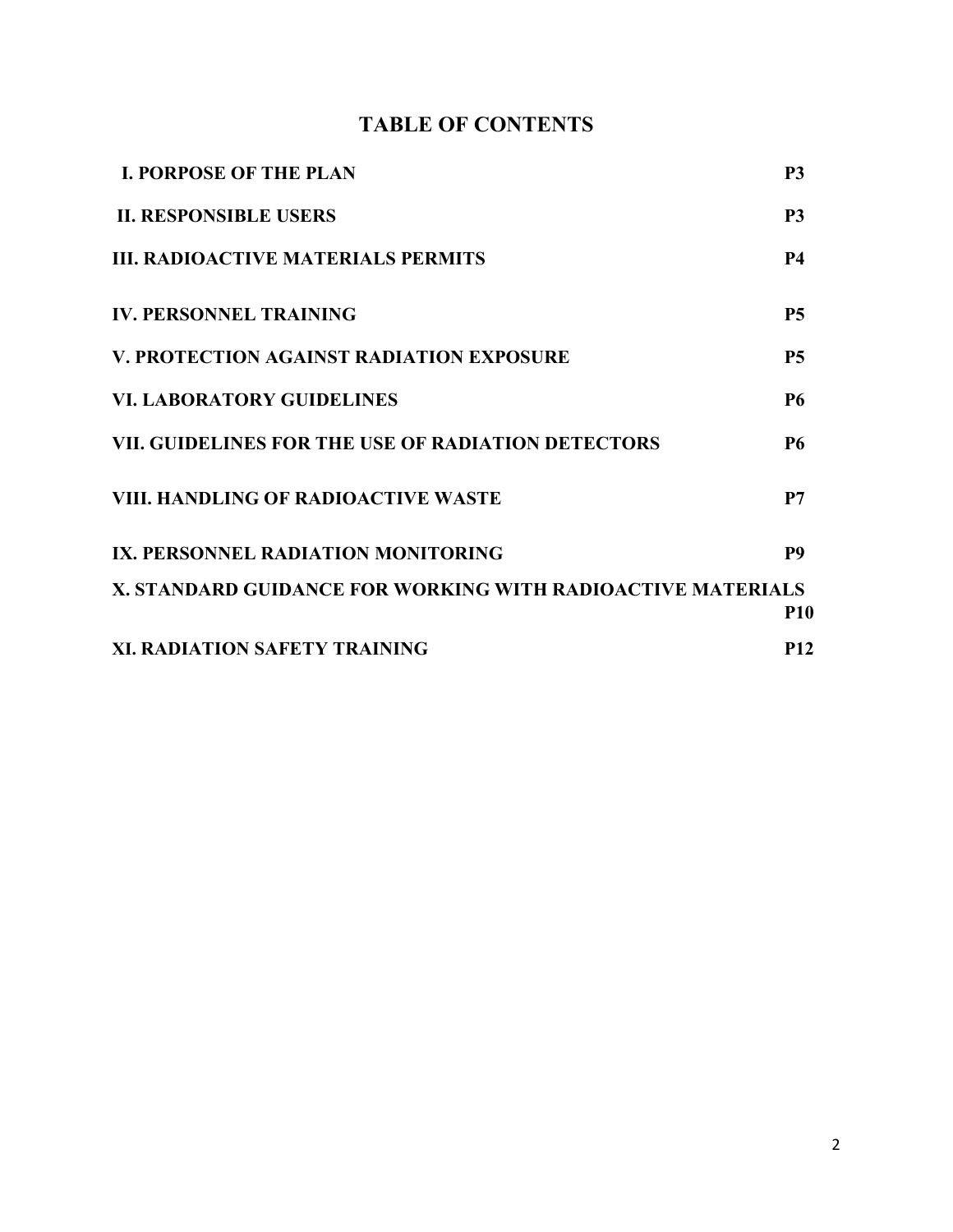#### **I. PURPOSE OF THE PLAN**

The intent of this radiation safety plan is:

1. To protect laboratory employees and students from health hazards associated with the use of radioactive materials in our laboratories.

2. To assist the university's regulatory compliance with the appropriate OSHA Standards related to ionizing radiation.

3. To assist the university's regulatory compliance in handling of radioactive materials.

4. To assure that laboratory employees and students are not exposed to radioactive substances in excess of the permissible exposure limits.

This plan will be available for review to all employees and students using or planning to use radioactive materials for review. This plan will be reviewed annually and updated as necessary by the Radiation Safety Officer and the authorized users (Faculty Members only).

#### **II. RESPONSIBLE INDIVIDUALS UNDER THE RADIATION SAFETY PLAN ARE:**

- 1. Radiation Safety Officer
- 2. Authorized Faculty Members
- 3. Authorized Student Assistants
- 4. Environment Health & Safety Manager (Diane Hunter)

While the Radiation Safety Officer (RSO) is responsible for ensuring that operations in various research/teaching labs comply with regulatory requirements, direct supervising responsibility of requirements specified in this manual rests with the Principal Investigator (PI) who has the Radioactive Materials Permit. Ultimately, it is the responsibility of each individual user to maintain safe work practices and a safe working environment.

#### PRINCIPAL INVESTIGATOR (AUTHORIZED USER)

The Principal Investigator of a Radioactive Materials Permit is responsible for the safety of individual users working with radiation under their permit. The PI is responsible for ensuring that all radiation safety-related duties are adequately performed. These duties include, but are not limited to:

1. Knowing and complying with applicable regulations and policies for the type of radiation work conducted under the permit.

2. Providing all student assistants (authorized individuals) with documented training, including proper operating procedures, use and location of safety equipment, and applicable regulations and policies as appropriate for the scope of the work.

3. Immediately notifying the **Wisconsin Department of Health and Family Services** by calling the **Radiation Emergencies Hotline at 608-258-0099** in the event of a serious injury, significant spill, or other emergency.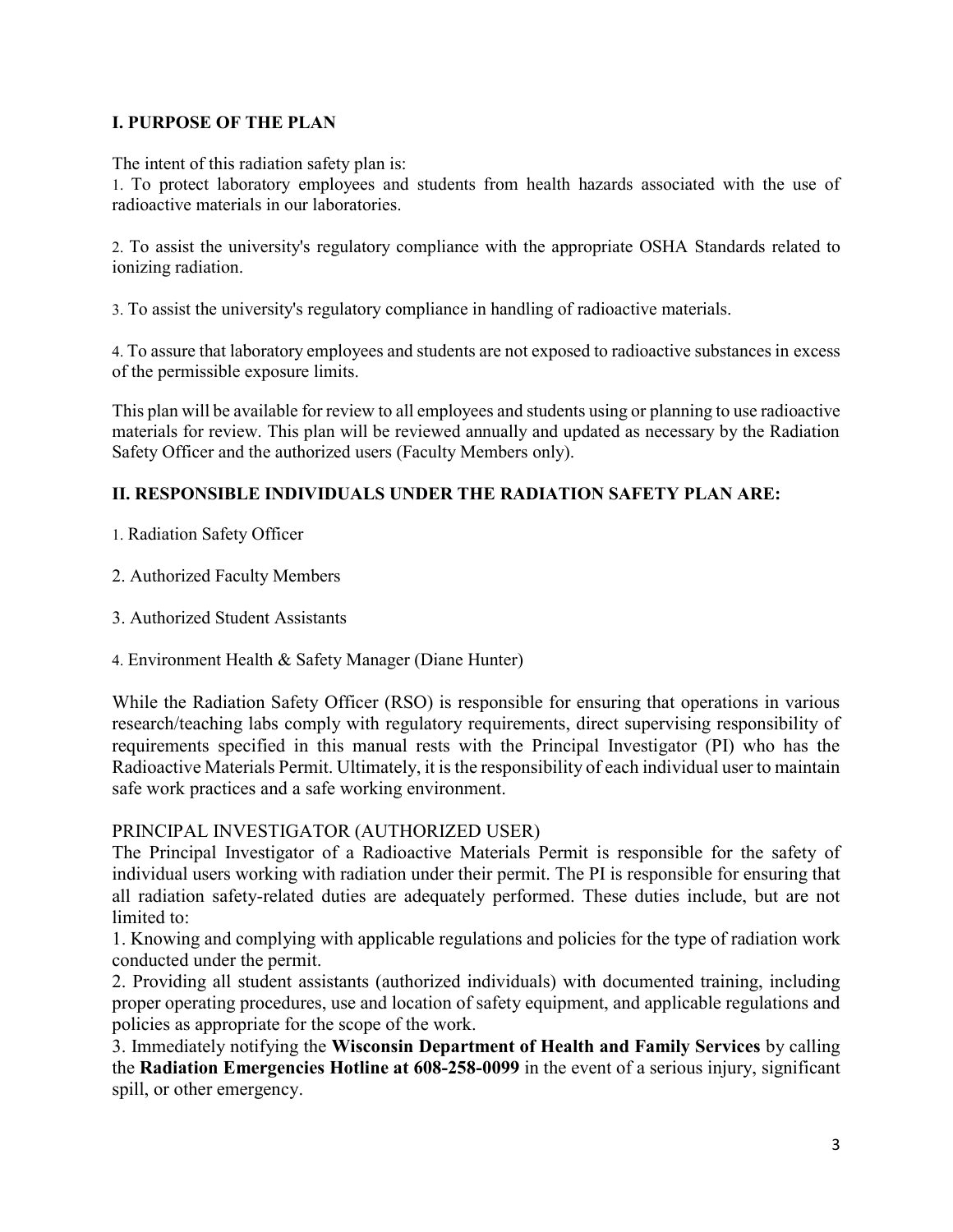4. Ensuring that all radioactive materials and radiation-producing machines are kept secured from access by unauthorized individuals.

#### AUTHORIZED USERS

Each individual who works with radiation is responsible for following established safety and operating guidelines (*Chapter DHS 157- Radiation Protection Regulatory Guide; <https://www.dhs.wisconsin.gov/publications/p4/p45047.pdf>* ) to support a safe work environment for themselves and other workers. Responsibilities include, but are not limited to:

1. Reviewing and following the requirements of the Radiation Safety Training Manual, laboratory standard operating procedures, and the Radioactive Materials Permit.

2. Reporting unsafe conditions and accidents to the Principal Investigator or Radiation Safety Officer in a timely manner.

3. Reviewing and understanding associated safety hazards before beginning work.

#### **III. RADIOACTIVE MATERIALS PERMITS**

The UWEC has the permission to use only the short half-life isotopes like <sup>32</sup>P and <sup>35</sup>S. Radioactive isotopes must be managed safely and legally. The record of the receipt, handling, and disposal of radioactive material on campus should be maintained.

#### PLANNING FOR THE USE OF RADIOACTIVE MATERIAL

Each project involving the use of radioactive material must be planned by the PI to ensure that research activities are conducted safely and are compliant with all pertinent laws, regulations, policies, and procedures. Planning ensures the safety of those handling radioactive material directly as well as other lab members by maintaining radiation exposures at levels as low as reasonably achievable. Inadequate planning may result in unwarranted radiation exposure, contamination issues, or other serious safety problems. When planning for the use of radioactive material in an experiment or project, it is important to consider many factors, including:

- **Personnel training**
- Radioactive material quantities and chemical forms
- Safety controls
- Laboratory layout

#### RADIOACTIVE MATERIAL QUANTITIES AND CHEMICAL FORMS

Radioisotopes are approved for use by activity and chemical form by the RSO. The radioisotope quantities requested by a PI for a project should be limited to only the quantities needed. Requesting approval for the minimum quantity of radioisotope required for a project will reduce exposure to personnel and minimize radioactive waste.

#### LABORATORY LAYOUT

The PI and RSO should plan the layout of the main radioactive material work area within a radioactive material laboratory to minimize exposure to laboratory personnel and to control potential contamination. Items to consider are: the location of the radioactive material work area and its proximity to peripheral laboratory workers, and the location of essential equipment such as fume hoods, centrifuges, emergency showers, eyewash fountain, spill kits, radioactive stock vial and waste storage locations.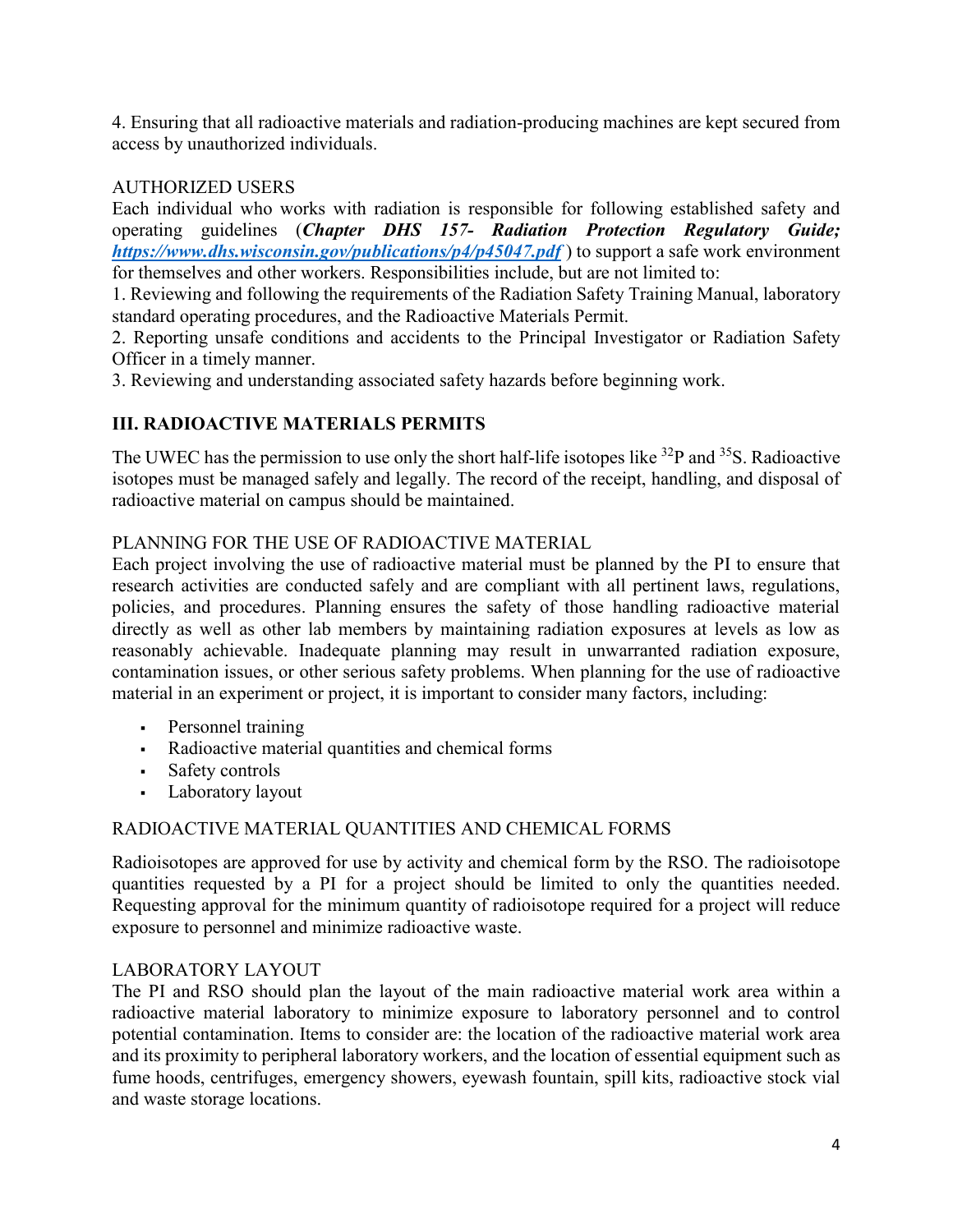#### **IV. PERSONNEL TRAINING**

Adequate training of individuals who are directly and indirectly involved with radiation and radioactive material handling is foundational to a strong radiation safety program. At UWEC, radiation safety training is accomplished through RSO and PI. Effective radiation safety training has two primary elements: initial training and continuing training. Additionally, periodic performance-based review of how radioactive material is used by the research group is critical. Any change to existing standard operating procedures (SOP) requires retraining of applicable personnel. Hazard awareness and personal protective equipment training is also essential for all laboratory staff, whether individuals are directly handling radioactive material or if they are working peripherally in a commissioned laboratory.

#### OCCUPATIONAL RADIATION WORKERS

Individuals who directly handle radioactive material are referred to as occupational radiation workers and are required to complete radiation safety training; this training must be documented by the PI who provides initial radiation safety training about basic radiation safety principles, techniques, and requirements along with supplemental documents containing relevant safety and compliance information. The PI is responsible for ensuring that ongoing training is also conducted when protocols or laboratory conditions have changed. Laboratory specific training should cover, but is not limited to, the following:

- Where radioactive material and/or radiation-producing machines are used and stored in the laboratory
- The location of standard operating protocols and emergency procedures
- The location of safety equipment, personal protective equipment, and spill kits
- Laboratory security

#### ANNUAL RADIATION SAFETY REFRESHER TRAINING

Annual radiation safety refresher training, also referred to as continuing training, is required for all radioactive material users and radiation-producing machine operators, including PIs.

#### **V. PROTECTION AGAINST RADIATION EXPOSURE**

Radiation is defined as the emission and propagation of energy through space or matter by highspeed particles or electromagnetic radiation. At high enough energies, radiation has the ability to ionize matter and can cause adverse health effects. Therefore, it is important to understand the nature of ionizing radiation and when individual users conduct their work, they do so in a safe and efficient manner such that radiation dose is kept as low as reasonably achievable (ALARA). Radiation exposure can be minimized by:

- Safe handling procedures
- Personnel training
- Proper labeling, signage and postings
- Frequent safety audits
- Fume hoods
- Shielding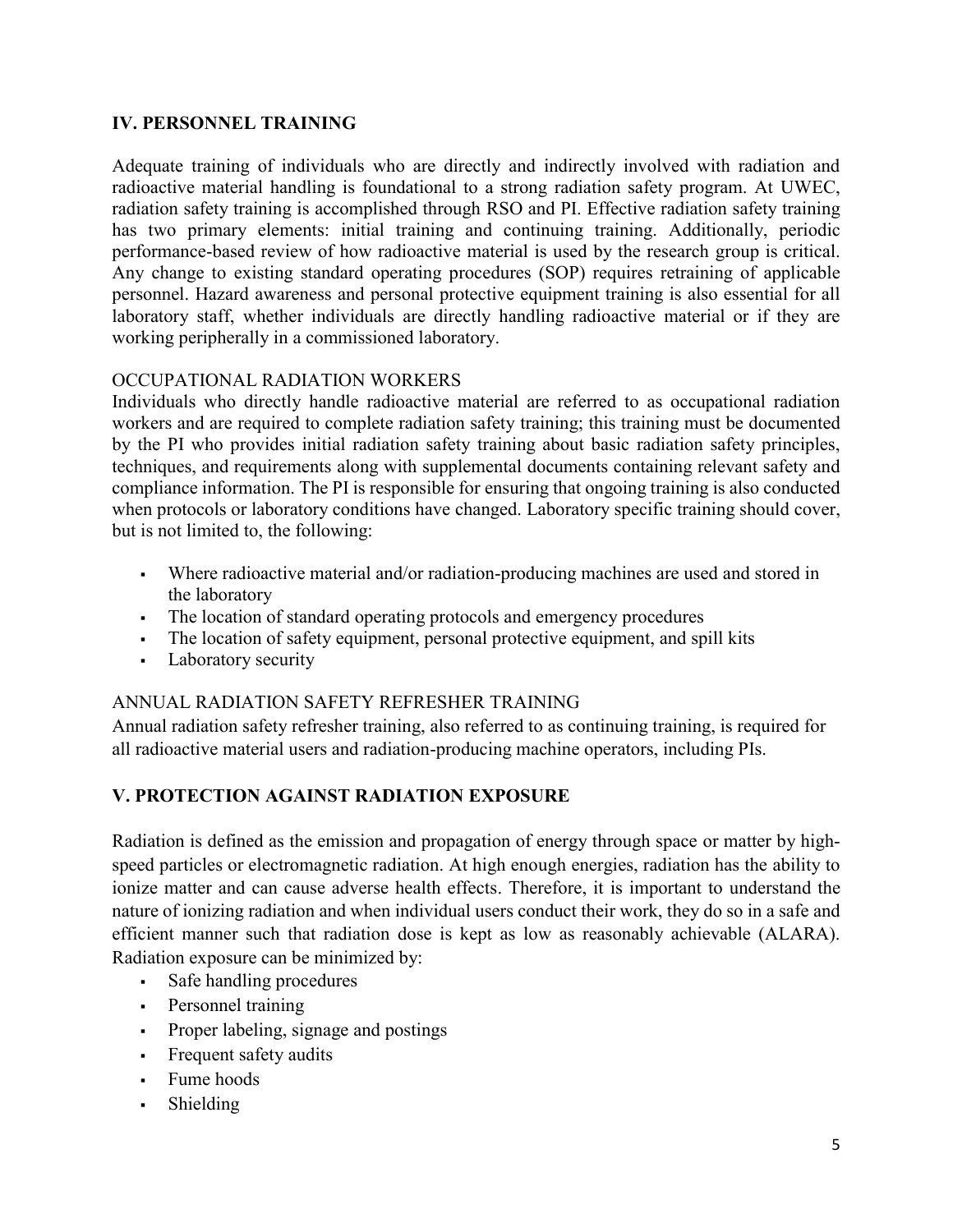Radioactive material may enter the body through one of four pathways: inhalation, ingestion, absorption, and injection. Therefore, it is important to maintain a safe work environment. Each laboratory member must be suitably trained on all pertinent standard operating procedures for the scope of work performed.

#### **VI. LABORATORY GUIDELINES**

Individuals working in, or visiting, a laboratory using unsealed radioactive material must always follow the following rules:

- <sup>x</sup> Closed-toe shoes and long pants (or equivalent) are required when entering or working in radioactive material use laboratories that use unsealed material.
- Gloves, lab coats, and eye protection must be worn during any and all operations in which unsealed radioactive material is used and there exists a potential for contamination.
- Fersonnel should frequently monitor their hands, clothing, and shoes for contamination during and after each experiment with radioactive material.
- Figure 1. There will be no food or drink consumption or storage in any unsealed radioactive material use labs at any time. This also applies to personal items such as make-up, lip balm, etc.
- Do not dispose of food, empty food wrappers, or beverage containers anywhere in the lab.
- I Hands should be washed thoroughly with soap and water prior to leaving the laboratory.
- All work with volatile materials will be performed in a certified radioactive material use fume hood.
- Appropriate shielding will be used to keep external radiation exposure ALARA (As Low As Reasonably Achievable), as appropriate.
- <sup>x</sup> Radioactive material use areas and equipment will be monitored with an appropriate calibrated survey meter to ensure that contamination is not present and that radiation fields are kept ALARA.
- In All contaminated waste must be disposed of in appropriate waste receptacles that indicate the radioisotope and are labeled with standard radiation warnings.
- If All sharps must be disposed of in proper sharps containers and must not be overfilled. All syringes must be capped while not in use.
- Visitors require the permission of the RSO to enter any lab using unsealed radioactive material.

#### **VII. GUIDELINES FOR THE USE OF RADIATION DETECTORS**

Things to Remember:

- Geiger-Mueller detectors will not detect tritium (H-3) or other very low-energy beta emitting radioisotopes. This class of radioisotopes must be evaluated using a liquid scintillation counter or other windowless detector.
- Geiger-Mueller detectors are highly inefficient at detecting low-energy gamma ray sources  $(I-125)$ .

OPERATING PROCEDURE: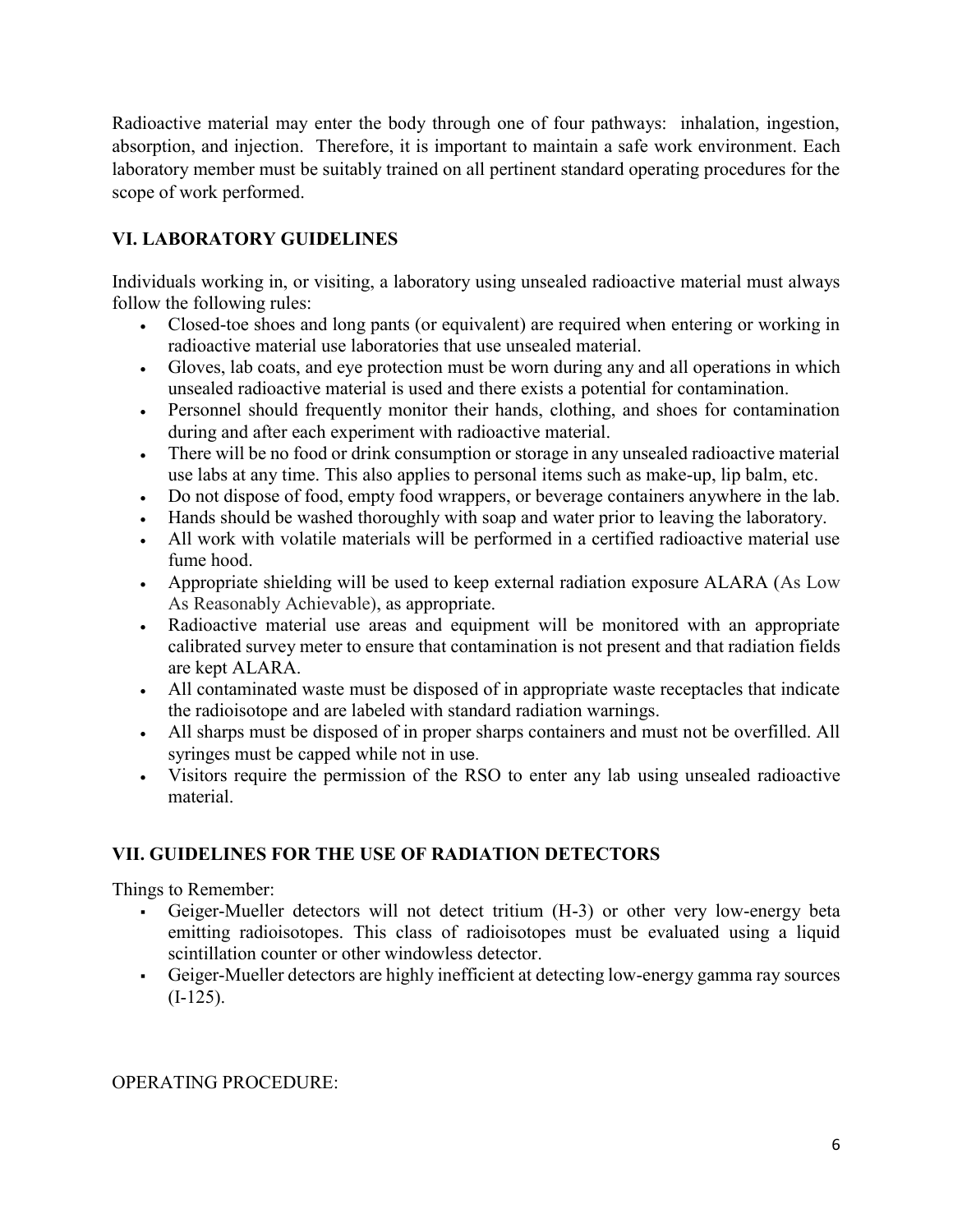- Before use, look over the instrument carefully and check for any signs of damage to the detector, probe, or cable.
- Check the calibration certificate label affixed to the detector. Confirm the calibration date has not been exceeded by one year.
- Check the batteries. Before each use, use the battery check switch to ensure there is enough battery to operate the detector. Replace weak batteries if needed. Turn off the instrument when not in use. (Note: When storing the instrument for extended periods, remove the batteries to prevent damage from battery acid leakage.)
- If a check source is present on the detector, check for a response and compare the results to those indicated on the calibration sticker.
- The audible indicator will help the operator notice an increase in the count rate without looking at the meter.
- Begin all measurements on the lowest scale first (usually  $x(0.1)$  or  $x(1)$ ), then increase the scale as appropriate.
- Survey slowly. The detection sensitivity of the instrument decreases with increased survey speed. Use a slow sweeping motion that is no more than two inches per second.
- Survey at the proper geometry. The detector should be held as close to the surface as possible without touching it. Typically, a detector-to-surface height of 1 cm or  $\frac{1}{2}$  inch is used. This will ensure maximum sensitivity while not contaminating the detector.
- Do not use a Geiger-Mueller detector probe for contamination surveying while it is covered with a plastic cap. Additionally, do not cover the probes with plastic film, as the plastic.

#### **VIII. HANDLING OF RADIOACTIVE WASTE**

Radioactive waste generated through research or classroom teaching involving radioactive material is subject to strict Federal and State regulations, and must be handled and disposed of according to DHS guidelines. Prior to receiving approval to order and use radioactive material, Principal Investigators (PIs) must ensure that a method for the segregation, temporary storage, and transfer of radioactive waste is established. Three main types of radioactive waste are generated at UWEC; they include: Dry solid, Aqueous liquid, and Liquid Scintillation Vial (LSV)

#### DRY SOLID RADIOACTIVE WASTE

Dry solid waste includes the most common laboratory items such as gloves, paper products, pipette tips and glass tubes. Free-standing liquid must never be placed in dry solid waste. When segregating dry waste, shielding should be considered. Beta box storage for beta-emitting radioisotope or lead-lined containers for gamma-emitting radioactive waste are recommended. Dry solid waste must be double-bagged in thick (3 mil or greater), transparent bags and should be taped closed using a "J" seal to secure contents. Sharps should be placed in a sturdy plastic or cardboard container that is labeled with the word "SHARPS". The container should be taped closed and placed into a thick (3 mil or greater), transparent bag. Red sharps containers must not be used unless the sharps are biohazardous.

#### AQUEOUS LIQUID RADIOACTIVE WASTE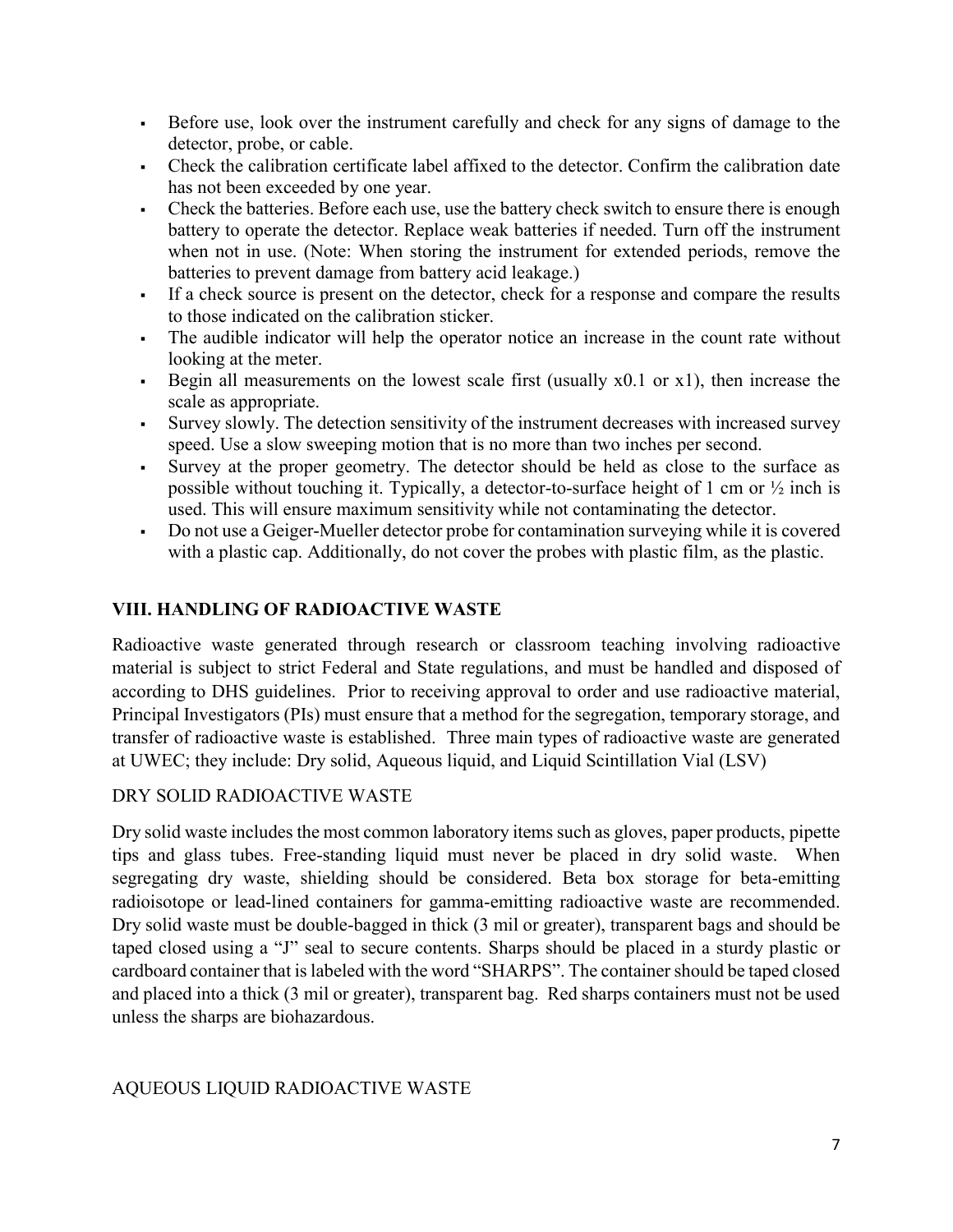Aqueous liquid radioactive waste consists of free standing liquid stored in a plastic container such as a carboy. The aqueous liquid waste must not exceed 90% of the container capacity and containers must always be closed when not in active use. Liquid waste must always be stored and transported in secondary containment. When completing the radioactive waste tag, the chemical constituents and their volume percentages must be noted (e.g., 75% water, 20% saline buffer solution, and 5% ethanol) in addition to the other required information. It is best to use the generic term for the chemical constituent rather than the brand or specific chemical names.

#### LIQUID SCINTILLATION VIAL (LSV) RADIOACTIVE WASTE

It is recommended that the Liquid scintillation waste vials must always be tightly capped when in storage or during transfer to prevent spillage of the contents. When transferring liquid scintillation vial waste, the vials should be double-bagged in thick (3 mil or greater), transparent bags and "J" sealed using tape. When completing the radioactive waste tag, the brand and type of liquid scintillation cocktail must be noted, along with the total volume. The brand and type of scintillation cocktail determine whether the vial waste is biodegradable or hazardous.

#### GENERAL GUIDELINES

- All radioactivity labels must be defaced or removed from containers and packages prior to disposal in ordinary (non-radioactive) waste. If waste is compacted, all labels that are visible in the compacted mass must be defaced or removed.
- All non-radioactive waste such as leftover reagents, boxes, and packaging material should not be mixed with radioactive waste.
- Occasionally monitor all procedures to ensure that radioactive waste is not created unnecessarily.
- Review all new procedures to ensure that waste is handled in a manner consistent with established procedures.
- In all cases, consider the entire impact of various available disposal routes. Consider occupational and public exposure to radiation, other hazards associated with the material and routes of disposal (e.g., toxicity, carcinogenicity, pathogenicity, flammability), and costs.
- Waste management program should include waste handling procedures for the users within their laboratories or assigned areas, and for waste handlers who may collect waste from areas of use to bring to the storage area for eventual disposal.
- <sup>x</sup> Housekeeping staffs should be informed about the laboratories using unsealed radioactive material to avoid the possibility of exposure of those individuals to radioactive materials or to radiation.

#### PROCEDURE FOR DISPOSAL BY DECAY-IN-STORAGE (DIS)

- Only short-lived waste (physical half-life of less than or equal to 120 days) may be disposed of by DIS.
- Short-lived waste should be segregated from long-lived waste (half-life greater than 120 days) at the source.
- Waste should be stored in suitable well-marked containers, and the containers should provide adequate shielding.
- Liquid and solid wastes must be stored separately.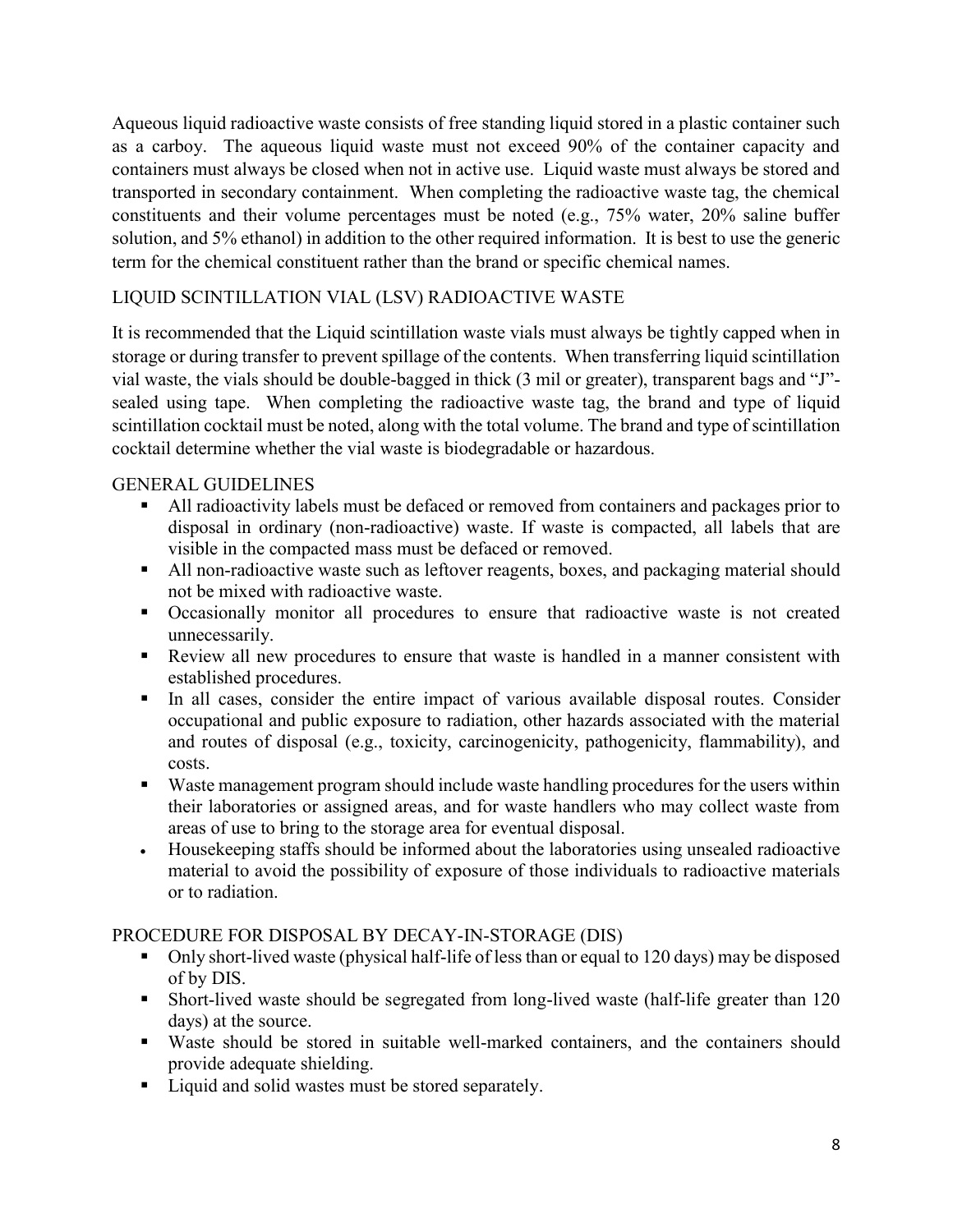- When the container is full, it should be sealed. The sealed container should be identified with a label affixed or attached to it.
- The identification label should include the date when the container was sealed, the longestlived radioisotope in the container, date when ten half-lives of the longest-lived radioisotope will have transpired, and the initials of the individual who sealed the container. The container may be transferred to the DIS area.
- The contents of the container should be allowed to decay for at least 10 half-lives of the longest-lived radioisotope in the container.
- **Prior to disposal as ordinary trash, each container should be monitored as follows:** 
	- o Check the radiation detection survey meter for proper operation;
	- o Survey the contents of each container in a low background area;
	- o Remove any shielding from around the container;
	- o Monitor all surfaces of the container;
	- o Discard the contents as ordinary trash only if the surveys of the contents indicate no residual radioactivity, i.e., surface readings are indistinguishable from background; and
	- o If the surveys indicate residual radioactivity, return the container to DIS area and contact the RSO for further instructions.
- If the surveys indicate no residual radioactivity, record the date when the container was sealed, the disposal date, type of waste (used or unused material, gloves, etc.), survey instrument used, and the initials of the individual performing surveys and disposing of the waste.

#### PROCEDURE FOR DISPOSAL OF LIQUIDS INTO SANITARY SEWERAGE

- Confirm that sewerage system is a public system, not a private sewerage system, septic system, or leach field.
- Confirm that the liquid waste being discharged is soluble or biological material that is readily dispersible in water.
- Calculate the amount of each radioisotope that can be discharged by using the information from prior, similar discharges and the information in **Chapter DHS 157 'Radiation Protection', Appendix E**.
- Make sure that the amount of each radioisotope does not exceed the monthly and annual discharge limits specified in *DHS 157.30(3)* and **Chapter DHS 157 'Radiation Protection', Appendix E**.
- Record the date, radioisotope(s), estimated activity of each radioisotope, location where the material is discharged, and the initials of the individual discharging the waste.
- Liquid waste should be discharged only via designated sinks, toilets or release points.
- Discharge liquid waste slowly to with water running from the faucet to dilute it.
- Survey the sink and surrounding work surfaces to confirm that no residual material or contamination remained in the sink or on work surfaces.
- **Prior to leaving the area, decontaminate all areas or surfaces, if found to be contaminated.**
- Maintain records of each radioisotope and its quantity and concentration that is released into the sanitary sewer system

#### **IX. PERSONNEL RADIATION MONITORING**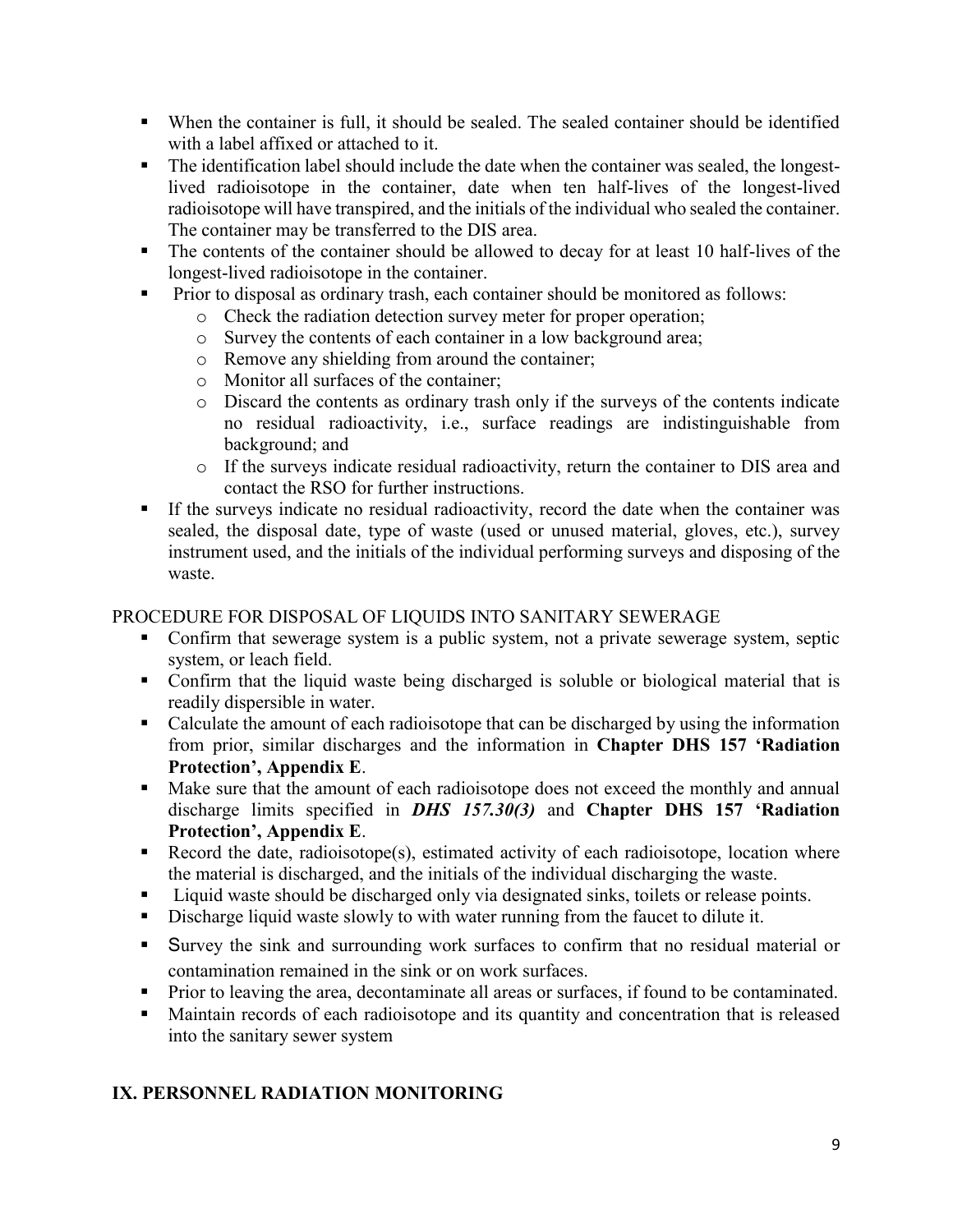Personnel monitoring, or dosimetry, involves the measurement and interpretation of worker exposure to radiation sources. Evaluate the licensee's determination that unmonitored personnel are not likely to receive more than 10 percent of the allowable limits. If personnel dosimetry is provided or required, verify that it complies with *DHS 157.25(1)* and licensee commitments. Review personnel monitoring records; compare exposures of individuals doing similar work; determine reasons for significant differences in exposures. If any worker declared her pregnancy in writing, evaluate the licensee's compliance with *DHS 157.22(8).* Check whether records are maintained as required by *DHS*. In order to provide an accurate exposure record and prevent invalid dosimeter readings, the following guidelines should be followed:

- The dosimeter or badge must be worn only during periods of occupational exposure.
- Exchange your dosimeter at the predetermined time.
- Wear your whole-body badge on the front of your body, between the neck and waist, preferably at the collar. The badge must be facing outwards, toward the source of exposure.
- Wear only your assigned dosimeter.

#### **X. STANDARD GUIDANCE FOR WORKING WITH RADIOACTIVE MATERIALS**

- **Training:** Only personnel who have completed radiation safety training may use radioactive materials.
- **Personal Protective Equipment (PPE):** Wear appropriate PPE, including full length pants, closed toe shoes, gloves, lab coat, protective eyewear, and dosimeter in the lab.
- **Survey Equipment:** Use an appropriate survey meter and probe when working with radionuclides (other than H-3).Tritium can only be detected with a wipe test using a liquid scintillation counter (LSC).

**ALARA:** Radiation exposures should be reduced to as low as reasonably achievable (ALARA) by employing the principles of time, distance and shielding.

- **Work in designated radioactive materials area:** Use designated benches covered with an absorbent liner. A certified fume hood should be utilized if working with volatile radioactive materials.
- **Labels and Shielding:** Clearly label each item in storage and properly indicate all storage and work areas. Ensure all materials in storage have adequate shielding.
- **No Food or Drink:** Do not store food in areas (including refrigerators) where radioactive material is stored or used. Do not eat, drink, smoke or apply cosmetics in areas where radionuclides are being used.
- **Secondary Containment:** Provide appropriate secondary containment for all liquid radioactive materials, including waste. A tray with a lip should be used to catch spills.
- **Spills of liquids and solids.** 
	- o **Major**: If life threatening injuries, dial **911** immediately. Evacuate all personnel from immediate area. Do not permit those directly involved with the spill from leaving the vicinity. Shield spill if necessary and isolate area. Survey personnel involved with spill using appropriate survey instrument. Remove any contaminated articles of clothing and place in plastic bags. Immediately call DHS at (608) 267-4797 (7:45 a.m. until 4:30 p.m.,w eekdays) and at all other times to (608) 258-0099.
	- o **Minor** (<100 uCi of non-alpha emitters; and contained in labs; and with no personnel contamination): Cover spill with absorbent material and isolate area. Notify others in immediate vicinity. Begin decontamination efforts, if experienced. Wear PPE and clean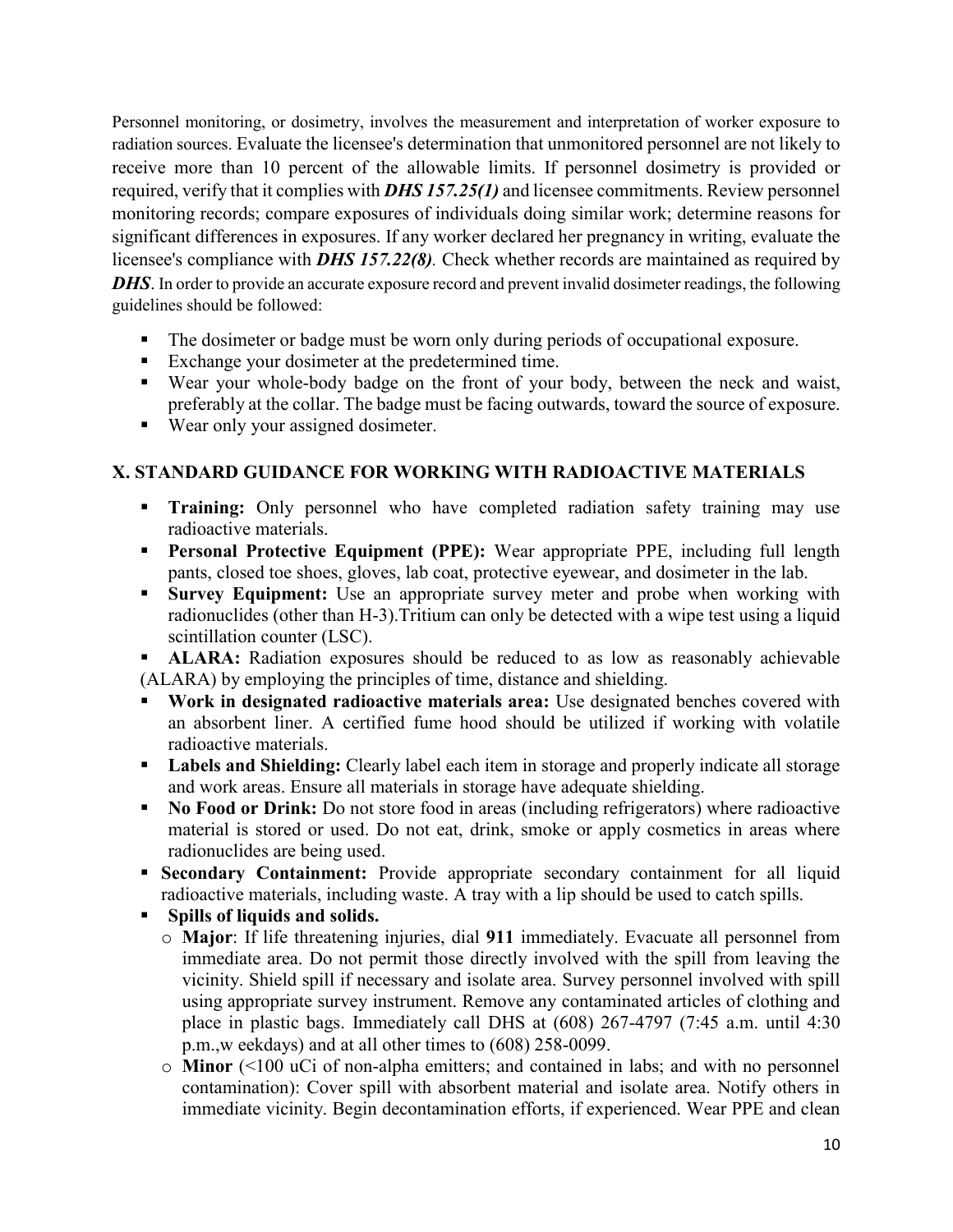using absorbent materials and cleanser, starting at lowest concentration of contamination working towards highest. Check gloves frequently and change when contaminated. Place all contaminated materials in radioactive waste bag. Monitor involved personnel with appropriate survey instrument and conduct final survey of area. If levels persist above acceptable limits **(see Chapter DHS 157, pp146-149)**, call DHS at (608) 267-4797 (7:45 a.m. until 4:30 p.m., weekdays) and at all other times to (608) 258-0099 for any further instructions.

- **Personal Contamination:** Immediately remove contaminated gloves and/or clothing. Rinse area, especially between fingers and around fingernails if hand contamination, with lukewarm water first then wash with mild detergent. Call DHS at (608) 267-4797 (7:45 a.m. until 4:30 p.m., weekdays) and at all other times to (608) 258-0099.
- **Radiation Safety Journal:** Log all receipts, uses, and disposal of radioactive material in the Radiation Safety Journal.
- **Transferred Materials:** Recipients of transferred materials must be authorized to receive the isotope intended for transfer. Both parties should have a copy of the transfer form and a copy must be sent to the RSO.
- **Weekly Surveys:** Contamination surveys using a wipe test must be performed on at least once a week when radioactive materials were used.
- **Purchasing Radioactive Materials**
- **Review your Radioactive Materials Permit**: Ensure you are authorized to receive the radionuclide and chemical form before ordering from the vendor. Contact RSO for questions regarding your permit.
- **Order Placement:** Always include PI's name and get approval from the RSO when placing your order.
- **Order Delivery:** All radioactive materials packages must be sent to the Chemistry Stock Room. You must notify DHS if your lab accidentally receives any radioactive materials directly.
- **Spill Kits** should include the following:
	- Disposable gloves;
	- Housekeeping gloves;
	- Disposable lab coats;
	- Disposable head coverings;
	- Disposable shoe covers;
	- Roll of absorbent paper with plastic backing;
	- Masking tape;
	- Plastic trash bags with twist ties;
	- " "Radioactive Material" labeling tape;
	- Marking pen;
	- **Pre-strung "Radioactive Material" labeling tags;**
	- Box of Wipes;
	- Instructions for "Emergency Procedures";
	- Clipboard with a copy of the Radioactive Spill Report Form for the facility;
	- **Pencil and appropriate survey instruments including batteries (for survey meters).**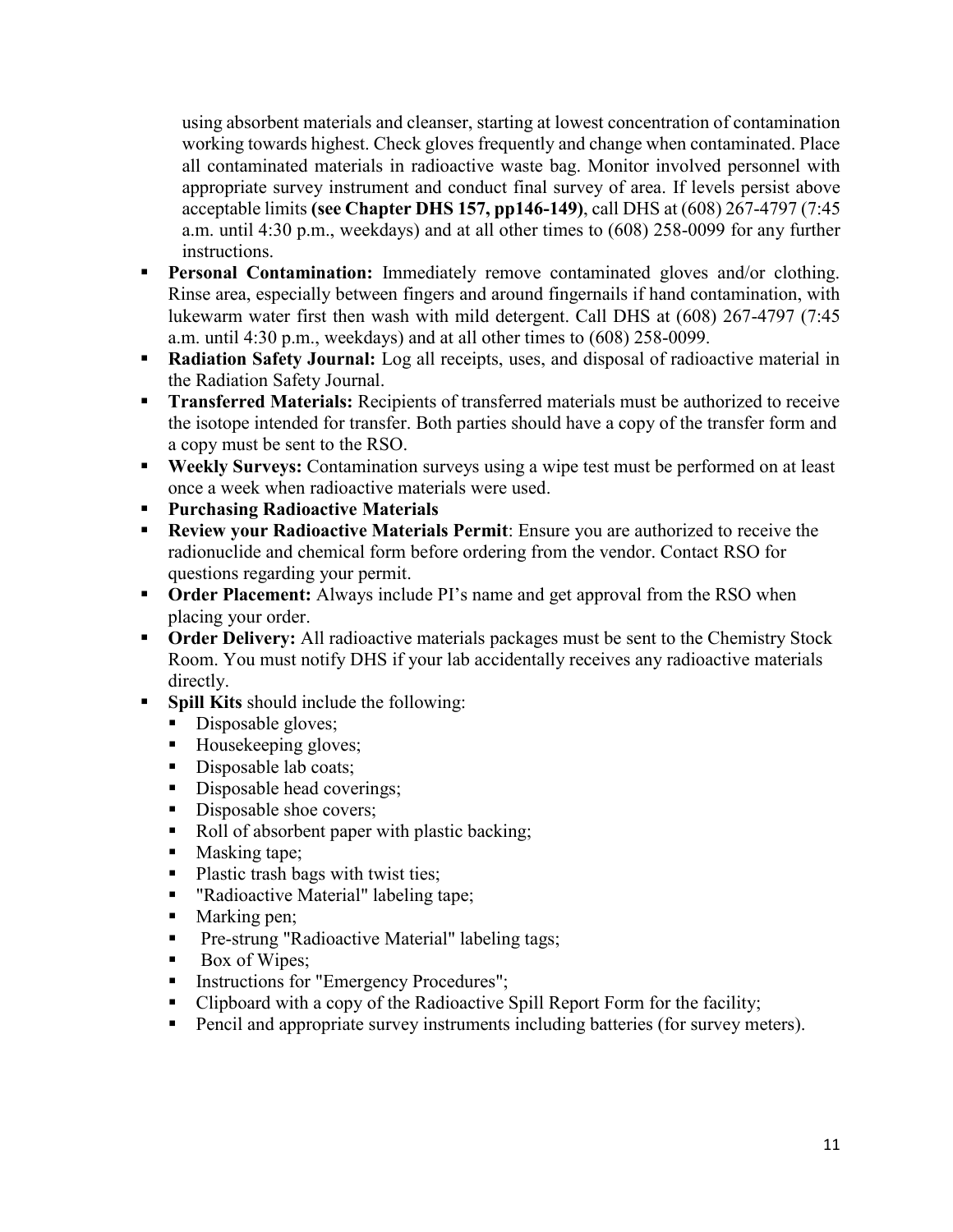#### **XI. RADIATION SAFETY TRAINING February 18, 2011** (**Radiation Safety Officer: Sanchita Hati)**

- 1) If you are pregnant, you are advised to inform the radiation safety department. They will give you special training.
- 2) No eating, drinking, or even empty food containers are allowed in the labs. Food wrappers or bags should not be disposed of in lab trashcans.
- 3) All food containers that are used for experimental purposes should be marked: NOT FOR FOOD.
- 4) Lock the lab when it will be empty for more than twenty minutes.
- 5) If you want to "borrow" radioactive material from another lab, there are multiple steps involved, so check with the RSO.
- 6) When a stock vial comes in, record the PO#, **ORDER** date, type of radioactivity, and amount in mCi from the Radioisotope Receipt on the Use Record form. On the stock vial, write the PO# and ORDER date. The receipt can then be given to the RSO.
- 7) Before you begin your experiment, please record the amount and type of radioactivity being used. This is the only way the RSO knows that the material has been used. For  ${}^{32}P$ , let the RSO know what type of assay is being performed (the key to usage is at the top of the form).
- 8) Proper clothing for radioactive use: Goggles, double gloves, LAB COAT, closed-toe shoes. Remember if your clothing is contaminated, you may lose it, so don't wear anything you are not willing to throw away.
- 9) Things to minimize exposure: *time, distance, shielding.*

Use β-shields when necessary, bench paper, secondary containers, lab coat, safety glasses, gloves, caution tape.

When dealing with  $32P$ , always use a shield. This is not only for your own protection, but it is also for protecting other lab members from exposure to your  $32P$  samples. So please be **considerate**.

- 10) To use the GM-counter:
	- a) Check the battery
	- b) Turn the setting to x10. Hold the window against the standard. The meter should register at 3 mr/hr (read the scale in the middle). If the meter is not functioning properly, let the RSO know.
	- c) Leave the counter on during the experiment.
	- d) Remember to turn counter off when done.

For <sup>32</sup>P Place saran wrap or parafilm over probe so it will not be contaminated.

11) Always survey the area and equipment **before and after** an experiment. For 32P use the GM-counter.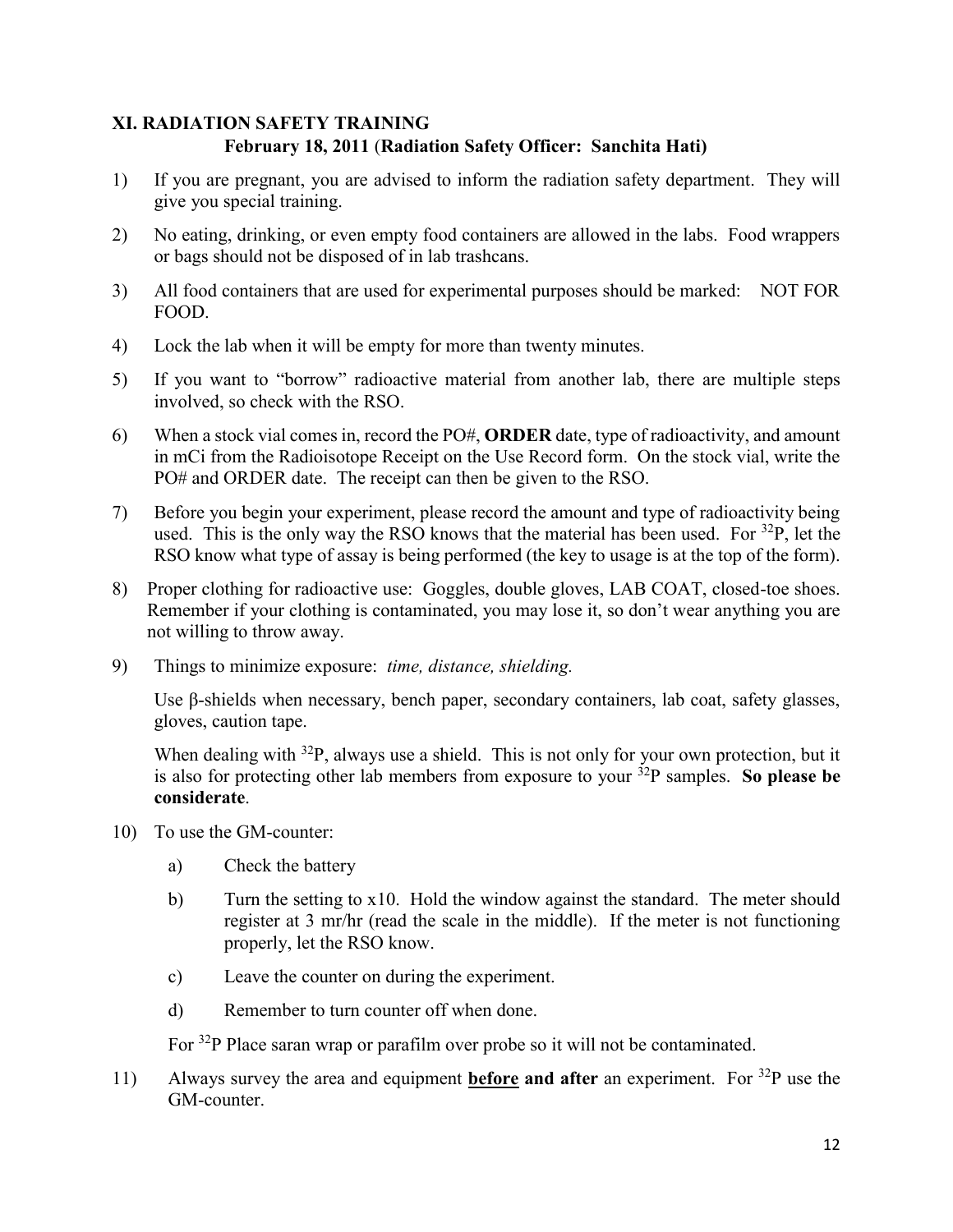- 12) Survey yourself (shoes) and change your gloves every time you leave the room. Minimize walking around while using radioactivity. Do not walk in the lab offices without making sure you are not hot and remember to remove your lab coat.
- 13) Dispose of radioactive waste properly.
- 14) Solid wastes: No liquid in solid wastes. A good way to remove liquid sample from eppies is to absorb the liquid by a Q-tip or spot it onto a Kimwipe.

No sharps in solid waste. Dispose of sharps in a sharps container (red in color, labeled: radioactive materials").

Liquid wastes: Use proper pouring procedures to avoid spillage. Aqueous liquid waste must be neutralized before pick-up, therefore: **Do not fill containers to the top.**

15) Radiation spill: In case of a radiation spill, the "rule" is, if you feel comfortable in cleaning it up, go ahead and do so.

#### **MAKE SURE THAT YOU DO NOT SPREAD THE RADIOACTIVE SPILL TO OTHER AREAS, especially THE HALLWAY.**

#### **Proper ways to decontaminate include:**

- a) Inform people in the lab that there is a spill so people will not walk around in the area.
- b) Use absorbing paper towels to absorb the material and dispose of it properly.
- c) Use Liftaway to decontaminate the area thoroughly. You should use the GMcounter and wipes to monitor the progress of decontamination.
- d) Do a final wipe on the area. PLEASE stay and make sure that the wipes are okay before you leave. If the area is still hot, repeat.

#### **Do the following calculation to determine dpm:**

(wipe reading in cpm – background reading in cpm) x 4

**Anything > 250 dpm needs to be decontaminated.**